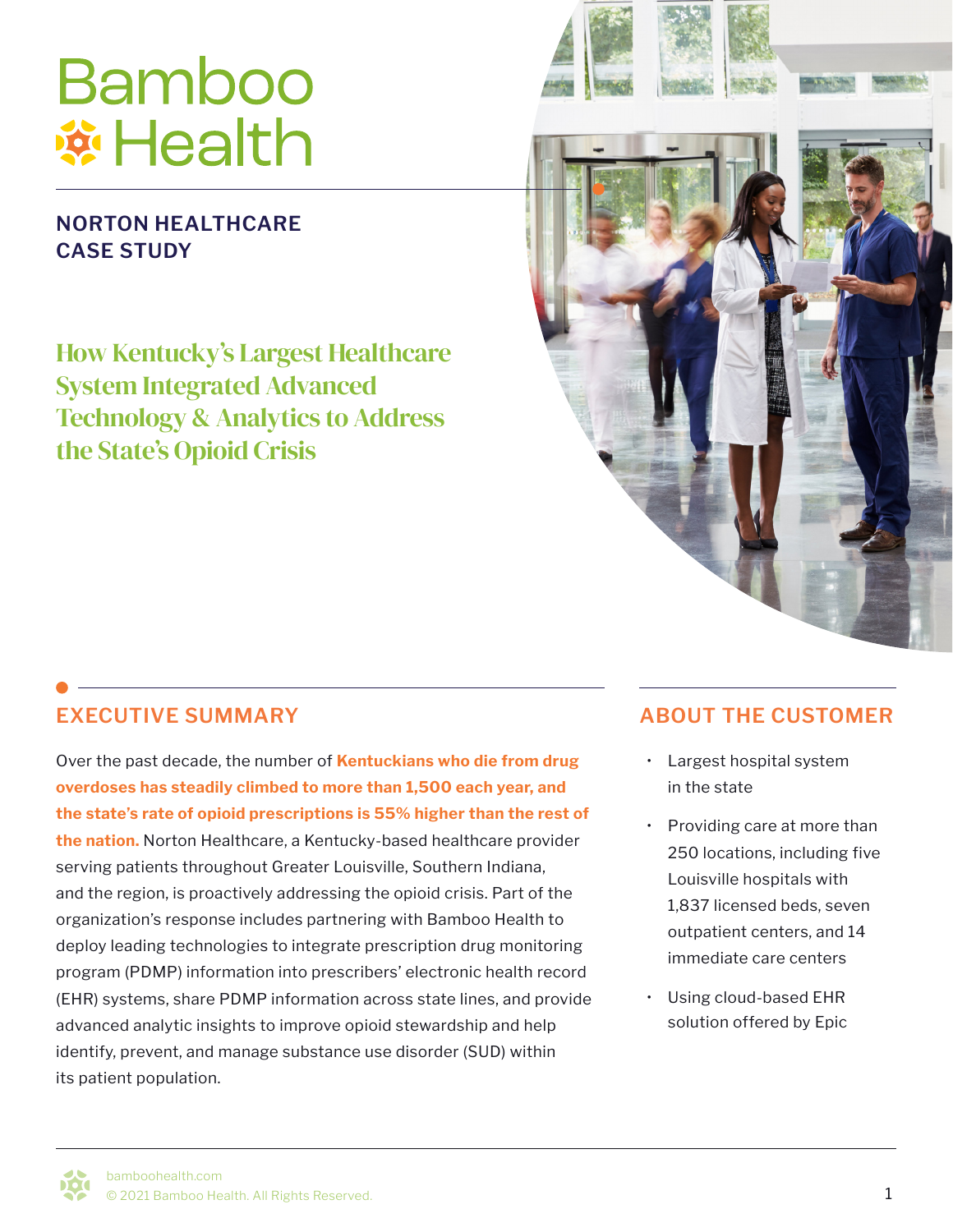## The Challenge

Norton Healthcare's Narcotics Matrix Committee works continuously to address and define the organization's prescribing levels and patterns and identify areas for improvement. **Committee members and other decision-makers understood that providing clinicians with access to the right data could impact Norton Healthcare's overall prescribing levels and improve patient outcomes.** The committee prioritized integration of actionable data and analytics into clinical workflows to provide prescribers with necessary data to improve clinical decision-making.

Additionally, they sought to make it easier for providers to comply with Kentucky and Indiana mandatory use laws, which require providers to check the PDMP before prescribing or dispensing a controlled substance. Serving patients in a metro area spanning two states often makes it necessary for Norton's physicians to query both states' PDMPs — Kentucky's KASPER and Indiana's INSPECT — to view the prescription history for patients who may live in one state and receive treatment and prescriptions in another. Not only that, research has shown that as many as one third of "doctor shoppers" cross state lines to see multiple physicians who will prescribe them narcotic painkillers and other prescription drugs.

Prior to integration, the process to view a patient's prescription history involved a physician's delegate searching the KASPER and INSPECT systems separately and loading the results into the patient's chart — a process that could take as long as 10 minutes.

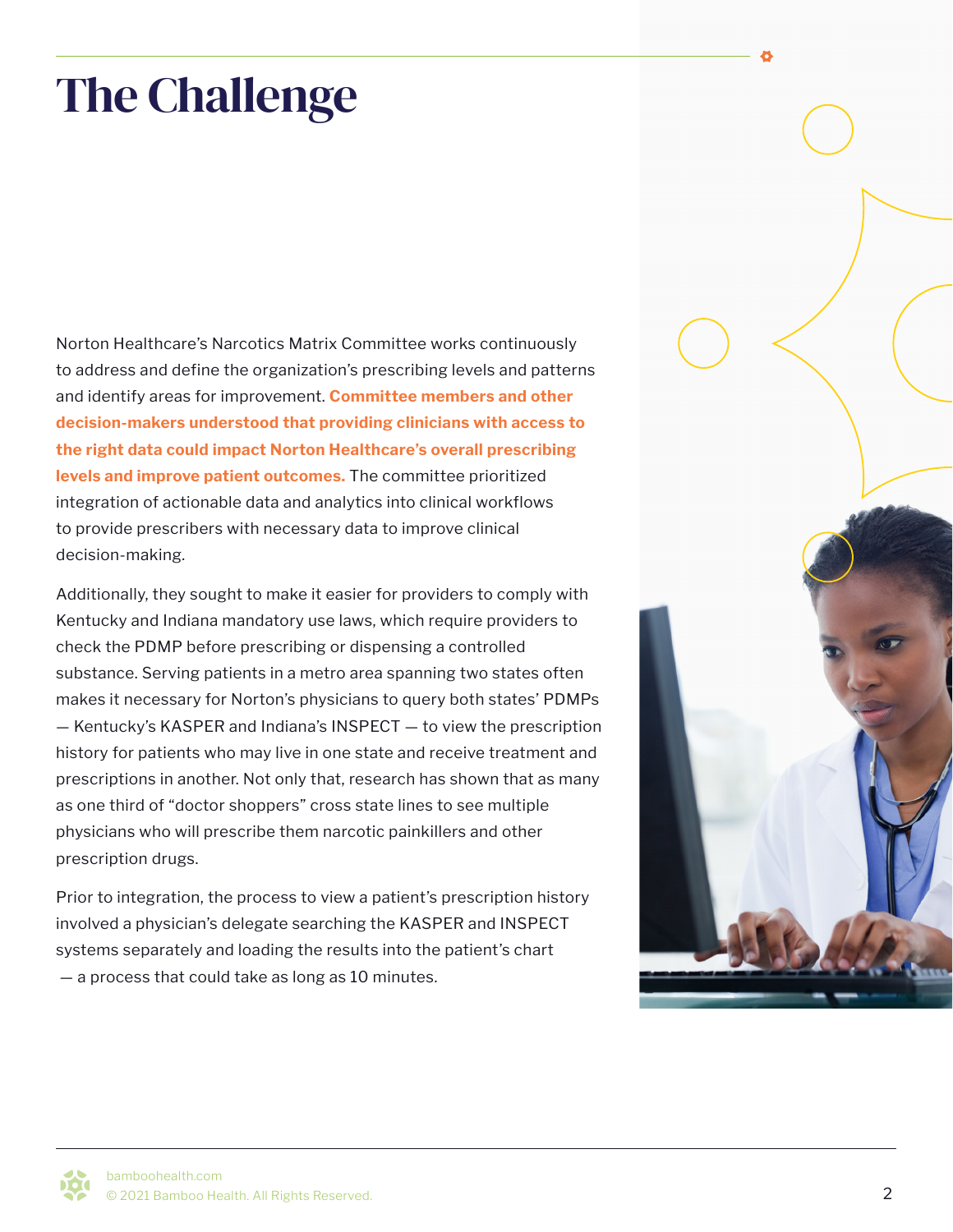## The Solution

Norton Healthcare utilizes the cloud-based EHR solution offered by Epic, a longtime partner of Bamboo Health. According to Steven Heilman, M.D., Senior Vice President and Chief Health Innovation Officer with Norton Healthcare, knowing that Bamboo Health had completed numerous successful PDMP integrations for other large health systems on the Epic platform was an important factor in the decision to partner with Bamboo Health.

Joshua T. Honaker, M.D., MBA, FAAP, Chief Medical Administrative Officer, and James T. Jennings MD, Medical Director of Norton Medical Group – Adult Primary Care, serve on Norton Healthcare's Narcotics Matrix Committee and championed the implementation throughout the organization.

The implementation involved integrating PDMP information and Bamboo Health's advanced analytics tool directly into the Epic platform at the point of care. The tool provides patient risk analysis and other information in a visually interactive format that helps Norton Healthcare prescribers provide better patient safety and outcomes.

"We now have perspective of what goes on outside of our four walls and with doctors outside of our network," Jennings said. "The advantage of scoring the risk of overdose provides another level of protection, and we did not have an objective approach to that."

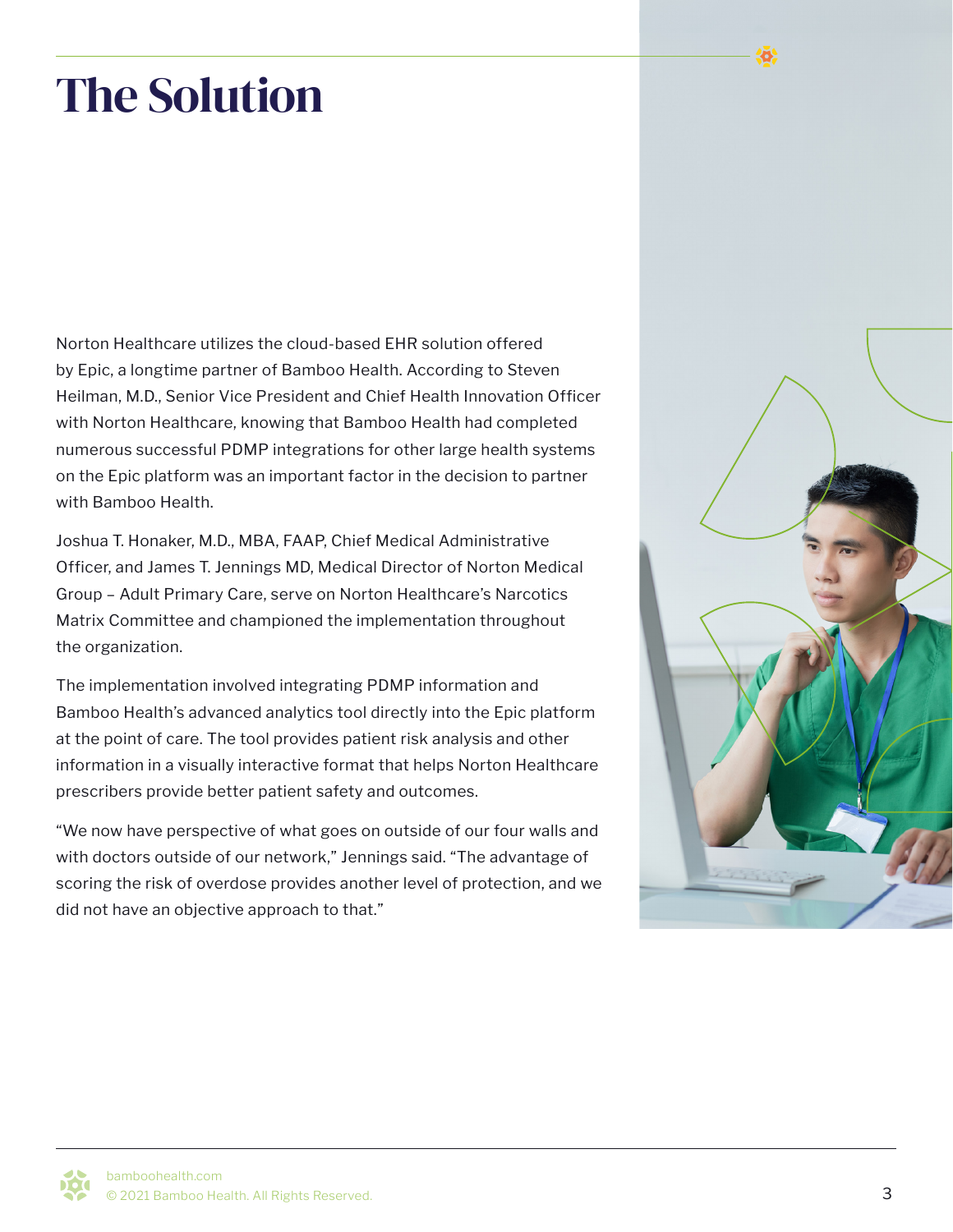## The Solution

"It was unwieldy to have someone order the KASPER report and have it scanned into the patient's chart," Jennings continued. "That's where Bamboo Health has been really helpful. It's now easily visible when I'm seeing a patient."

As the first healthcare system in Kentucky to complete a PDMP-EHR integration of this size and scope, the project was not without risk.

Judy Holcomb, Associate VP of Patient Information Services, worked closely with the Appriss Health implementation team and staff at KASPER and the Kentucky Cabinet for Health and Family Services to coordinate testing scenarios and work through state policies to complete the project.

"It was challenging to be the first, but we were able to work through the issues and complete the project successfully," Holcomb said.



#### Norton Healthcare Treating Locals in Need

*According to the 2018 Overdose Fatality Report from the Kentucky Office of Drug Control Policy, 1,333 people died in Kentucky from drug overdoses in 2018. Jefferson County, which includes Louisville and borders the state of Indiana, had the most resident overdose deaths of any county in Kentucky.*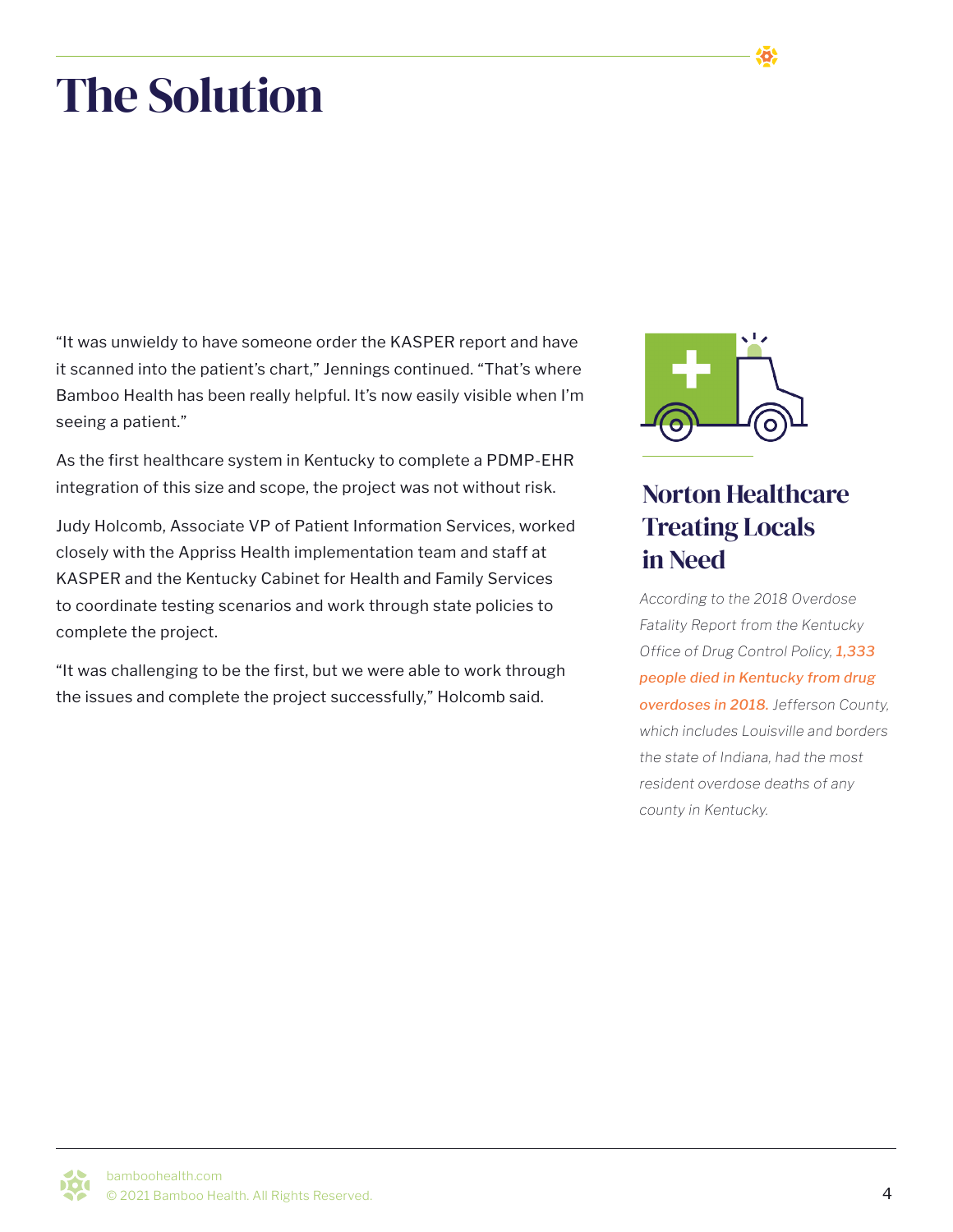## The Results



Post-integration, Norton Healthcare has charted an increase in physician compliance with mandatory use requirements, and providers have applauded the Bamboo Health technology for its support during telemedicine visits, which have increased considerably in the wake of the COVID-19 crisis.

"We've had virtual care for several years now, but since the pandemic started, we ramped it up on a very scalable platform," Heilman said.

"We're up to more than 1,500 virtual visits per month with primary care providers and even some specialty providers. In terms of how that affects prescribing, it's been beneficial having the data visible in workflow while the doctor looks at the chart and the meds, while also interfacing with the patient. They have a complete view with all the systems working together."

Heilman said the feedback received from Norton providers has been overwhelmingly positive.

"We knew it would be good for the orthopedists, spine surgeons, and primary care physicians who treat patients looking for something to treat pain or anxiety. It really helps them with their assessments and reduced a lot of the time and effort and personnel required to get the data they need."